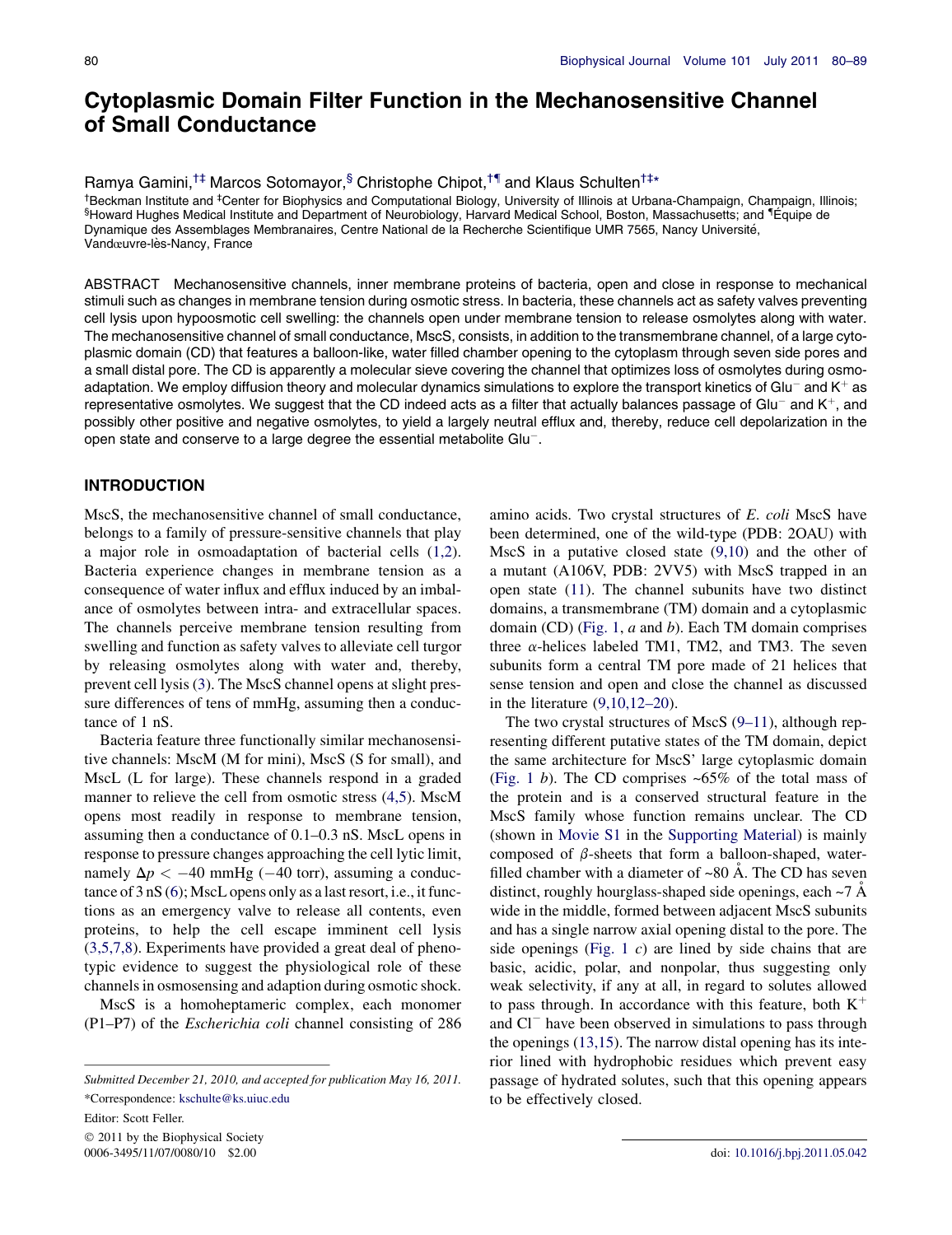<span id="page-1-0"></span>

FIGURE 1 Placement of MscS in the cell membrane. (*a* and *b*) Top and side views of the homoheptameric MscS (PDB:2OAU), respectively. The latter view distinguishes clearly the transmembrane and the cytoplasmic domains. The cytoplasmic domain contains seven equal openings on its side, one being clearly visible and enlarged, exhibiting the 7 A opening in panel c. Colors distinguish the seven MscS subunits. (c) (Circular inset) View of the side opening showing MscS as a transparent surface with side groups lining the opening in licorice representation (colors gray, green, red, and blue denoting nonpolar, polar, negative, and positive side groups, respectively). (d) Schematic illustration of MscS and the passage of cellular material from the cytoplasm to the extracellular space upon opening of the

The CD side openings are the only gateway for water and cytoplasmic solutes to reach the cell exterior (see [Fig. S1](#page-8-0) in the [Supporting Material](#page-8-0)). Translocation of solutes involves three steps as shown in Fig. 1  $d$ : 1), diffusion of solutes toward the CD requiring a time  $\tau_1$  to find a side opening; 2), passage of solutes through an opening requiring a time  $\tau_2$ ; and finally 3), translocation through the TM pore to the cell exterior requiring a time  $\tau_3$ .

The present study focuses on function and mechanism of the MscS CD. Various investigations suggest the CD to play a role in channel gating ([21–25\)](#page-9-0) and MscS conductivity ([17\)](#page-9-0). Deletion studies suggest the domain to be required for gating and stability of the channel [\(22,26\)](#page-9-0). Here we consider, however, another likely function of the CD, namely that of a sieve that regulates the efflux of solutes valuable to the cell. Such function is consistent with the observation that MscS with a largely deleted CD remains physiologically functional [\(26](#page-9-0)), the respective cells being, however, less viable under high salt conditions ([17\)](#page-9-0). MscS without its sieve could still protect the cell from osmotic shock by opening and closing its TM domain, but would do this at a higher cost to the cell as it would spill too much of its valuable content during osmoadaptation. Furthermore, the CD appears to be specifically designed to prevent dominant efflux of negative ions, e.g., Glu<sup>-</sup>, an efflux which is favored by the cellular potential, and instead appears to maintain, by mixing equal amounts of  $Gu^-$  and  $K^+$  ions or other anions and cations, neutral efflux that conserves the cellular potential.

In our study of MscS' filter and mixing function, we select two osmolytes for particular attention, namely, Glu<sup>-</sup> and K<sup>+</sup>. We consider Glu<sup>-</sup> and K<sup>+</sup> as exemplary cytoplasmic solutes that shed light on MscS' function in general due to their high concentration in E. coli cells. Our approach involves mathematical and computational modeling. We present a mathematical description of the diffusioncontrolled approach of  $Glu^-$  and  $K^+$  to the MscS CD and to the side opening, obtaining an estimate for the time  $\tau_1$ (see Fig. 1  $d$ ). We then describe computationally the transport of Glu<sup>-</sup> through a CD opening providing an estimate for the time  $\tau_2$ , and through an account of the transmembrane potential, we estimate the channel passage time  $\tau_3$ . Values  $\tau_1$ ,  $\tau_2$ , and  $\tau_3$  are also estimated for K<sup>+</sup>. The calculations lead us to the overall conclusion that the CD of MscS

channel due to an osmotic pressure difference. A negative intracellular voltage drives negative ions, e.g., the osmolyte Glu<sup>-</sup>, out of the cell. MscS combines a transmembrane domain with a mechanosensitive channel and a large cytoplasmic domain of unclear function. Here the possible function of the cytoplasmic domain as a filter is investigated. An intracellular solute would leave the cell in three steps: 1), diffusion toward the cytoplasmic domain; 2), translocation through openings in this domain; and 3), translocation through the transmembrane channel. The values  $\tau_1$ ,  $\tau_2$ , and  $\tau_3$  denote the durations of the respective steps. [Movie S1](#page-8-0) provides a close-up three-dimensional view of MscS and, in particular, of the CD and its openings.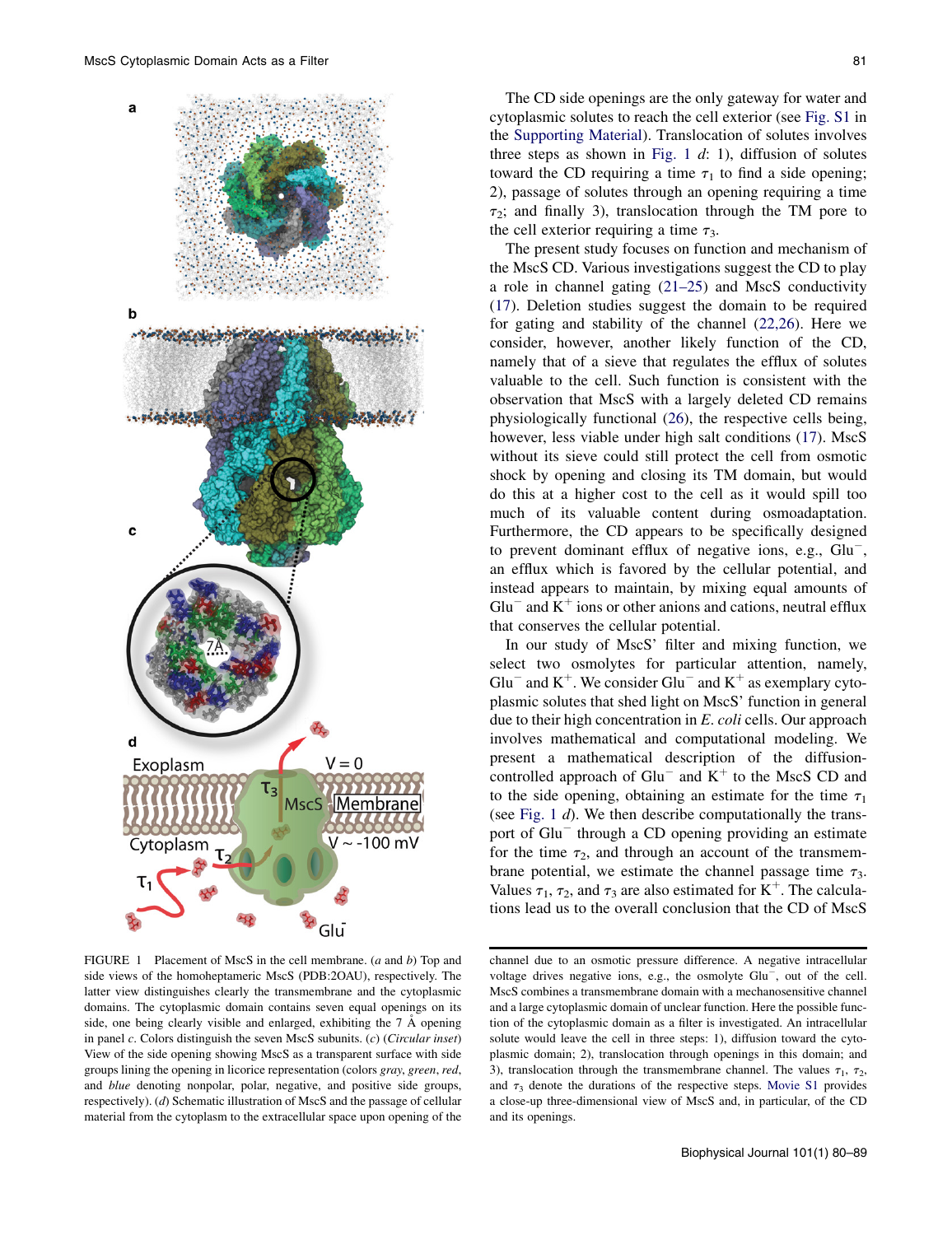<span id="page-2-0"></span>balances passage of Glu $^{-}$ , K $^{+}$ , and other osmolytes. The key finding is that MscS achieves its functionality seemingly without its side openings getting clogged and with minimizing loss of cell polarization.

### **METHODS**

### Systems modeled

The MscS cytoplasmic domain (CD) was modeled starting from the full atomic structure obtained at a resolution of  $3.9 \text{ Å}$  from x-ray crystallography (PDB 2OAU) [\(9,10](#page-9-0)). We note here that the crystal structure lacks a six-amino-acid segment at the C-terminus which has zero net charge; we do not model this segment in our system. The CD of the wild-type protein modeled here is essentially similar to that found in the putative open mutant A106V ([11\)](#page-9-0). The CD construct was obtained by removing the N-terminal transmembrane residues 27–112; the resulting N-terminus was modified with N-acetyl using the PSFGen plugin of VMD [\(27](#page-9-0)) to have an uncharged N-terminus. The plugin also placed the missing hydrogen atoms into the structure. The CD was solvated using the Solvate plugin of VMD to add 13  $\AA$  of water padding in each direction. In order to compute the intrinsic electrostatics of the CD, the solvated system of the MscS CD, which has an overall charge of  $-7.0e$ , was neutralized by placing into the simulated volume seven  $K^+$  counterions using the cIonize plugin of VMD.

The resulting system of the CD in a water box, SimA, had 128,390 atoms (in a 10.8 nm  $\times$  11.1 nm  $\times$  10.3 nm volume). System SimB was modeled adding  $K^+$  and Glu<sup>-</sup> ions to the solvated system at random positions using the VMD ionize plugin such that the neutralized system contained 200 mM KGlu. This concentration is within the typical KGlu range found in bacterial cells ([28\)](#page-9-0). We modeled free glutamate molecules as zwitterions carrying a net  $-1.0e$  charge due to its side chain. The resulting setup had 123,462 atoms (in a 10.8 nm  $\times$  10.8 nm  $\times$  10.1 nm volume). In all simulations, constraints were imposed on the  $C_{\alpha}$  atoms of residues 274 and 120 of all subunits, P1–P7, to prevent the domain from drifting during simulations; the constraint assumed for this purpose was harmonic with a spring constant of 1.0 kcal mol<sup>-1</sup>  $\AA^{-2}$ . Molecular dynamics simulations were performed as described in the [Supporting Material](#page-8-0).

#### Electrostatic potential map

In order to evaluate the average intrinsic electrostatic map of the CD, 14.3 ns equilibrium simulations of the SimA setup in the NVT ensemble were performed at zero bias potential. The VMD PMEpot plugin [\(29,30](#page-9-0)), which uses the particle-mesh Ewald method ([31\)](#page-9-0), was employed to compute the electrostatic potential map for every frame (2 ps). This electrostatic potential was evaluated using a three-dimensional grid of  $108 \times 112 \times 108$  points (which ensured at least one grid point per  $\AA$  in each direction), and was averaged over entire trajectories including all atoms of the system.

#### Potential of mean force

The potential of mean force (PMF) of glutamate  $(Glu^-)$  translocating through the MscS side opening was evaluated from equilibrium adaptive biasing force (ABF) simulations [\(32–36](#page-9-0)). The ABF method has been widely used in conjunction with molecular dynamics simulation for the evaluation of the PMF of many biologically and chemically interesting systems [\(35,37–39\)](#page-9-0). In ABF simulations, the system is subject to a continuously updated biasing force designed to eventually remove all energetic barriers along a chosen coordinate and, thus, allow free diffusion of the system along that coordinate. Once the calculation converges, a PMF along the chosen coordinate is obtained through thermodynamic integration ([34\)](#page-9-0). The details of the calculations are described in the [Supporting Material.](#page-8-0) [Movie S2,](#page-8-0) a visualization of the ABF trajectory, is also provided there.

#### Rate of diffusion-controlled reaction

Here we derive, following Schulten and Schulten [\(40](#page-9-0)), the rate of diffusioncontrolled approach of Glu<sup>-</sup> in the cellular cytoplasm to the CD followed by successful entry into one of the side openings of the CD. The derivation is provided for the sake of completeness, as the one in Schulten and Schulten [\(40](#page-9-0)) is extremely brief. The theory of diffusion-controlled reactions is due to Debye ([41\)](#page-9-0) and Eigen [\(42](#page-9-0)).

As not every diffusive encounter between solute and CD leads to entering of an opening, the diffusive encounter is characterized as a reaction with a finite, in fact, small, reaction probability, controlled through the parameter w employed below,  $w = 0$ , corresponding to no reaction and  $w \rightarrow \infty$ corresponding to every encounter leading to a reaction. We approximate the CD as a sphere as we are only interested in a rough estimate of the diffusion rate.

The diffusion-reaction process (reaction  $=$  entrance into an opening), described through the probability distribution  $p(\vec{r}, t)$  for finding Glu<sup>-</sup> at position  $\vec{r}$  at time t near the CD, is governed by the Smoluchowski equation ([43\)](#page-9-0)

$$
\partial_t p(\vec{r}, t) = \nabla \cdot D(\vec{r}) [\nabla - \beta \vec{F}(\vec{r})] p(\vec{r}, t). \tag{1}
$$

Here  $\vec{F}(\vec{r})$  is the force acting on the solute and  $D(\vec{r})$  is the local diffusion coefficient. The solution of Eq. 1 is subject to the boundary condition

$$
\widehat{n}(\vec{r}) \cdot D(\vec{r})[\nabla - \beta \vec{F}(\vec{r})]p(\vec{r}, t) = wp(\vec{r}, t) \text{ at } |\vec{r}| = R_o \quad (2)
$$

for some constant w that has been introduced above  $(\widehat{n}(\vec{r})$  is the normal to the surface). Assuming that the concentration,  $c_S$ , of Glu<sup>-</sup> in the cytoplasm at a far distance from the CD remains constant, i.e., each translocated Glu-, upon reaction, is immediately replaced at a random location in the cytoplasm, one can assume that the solution of Eq. 1 is time-independent, such that the Smoluchowski equation becomes

$$
\nabla \cdot D(\vec{r})[\nabla - \beta \vec{F}(\vec{r})]p(\vec{r}) = 0, \qquad (3)
$$

with the additional (Eq. 2 also holds) boundary condition

$$
\lim_{|\vec{r}| \to \infty} p(\vec{r}) = c_{\rm S}.
$$
 (4)

This approach describes well the initial phase of Glu<sup>-</sup> depletion, when  $c_S$ is still at a maximum. The later phase of depletion of  $c_S$  around the CD would have to be described through a more cumbersome, time-dependent solution of Eq. 1. The occurrence of an entrance of the solute into a CD opening implies that a stationary current develops which describes the diffusive approach of Glu<sup>-</sup>. We consider in the following the case that the interaction between CD and Glu<sup>-</sup> is due to a Coulomb potential  $U(r) = q_{CD}q_S/\varepsilon r$  ( $\varepsilon$  = dielectric constant), which depends solely on the distance  $|\vec{r}|$  of Glu<sup>-</sup> from the CD center. We also assume that the diffusion coefficient D depends solely on  $|\vec{r}|$ . The stationary Smoluchowski equation (Eq. 3) is then angle-independent and reads

$$
r^2 \partial_r r^{-2} D(r) [\partial_r - \beta F(r)] p(r) = 0 \tag{5}
$$

to which is associated the radial current

$$
J_{tot}(r) = 4\pi r^2 D(r)[\partial_r - \beta F(r)]p(r) \tag{6}
$$

where we have integrated over all directions  $\hat{r}$  obtaining the total current,  $J_{tot}$ , at radius r. Employing  $F(r) = -\partial_r U(r)$ , one can express Eq. 6 as

$$
J_{tot}(r) = 4\pi r^2 D(r) \exp[-\beta U(r)] \partial_r \exp[\beta U(r)] p(r). \quad (7)
$$

However, according to Eq. 5  $J_{tot}$  (r) is independent of r. It must hold, in particular,

$$
J_{tot}(R_o) = J_{tot}(r). \tag{8}
$$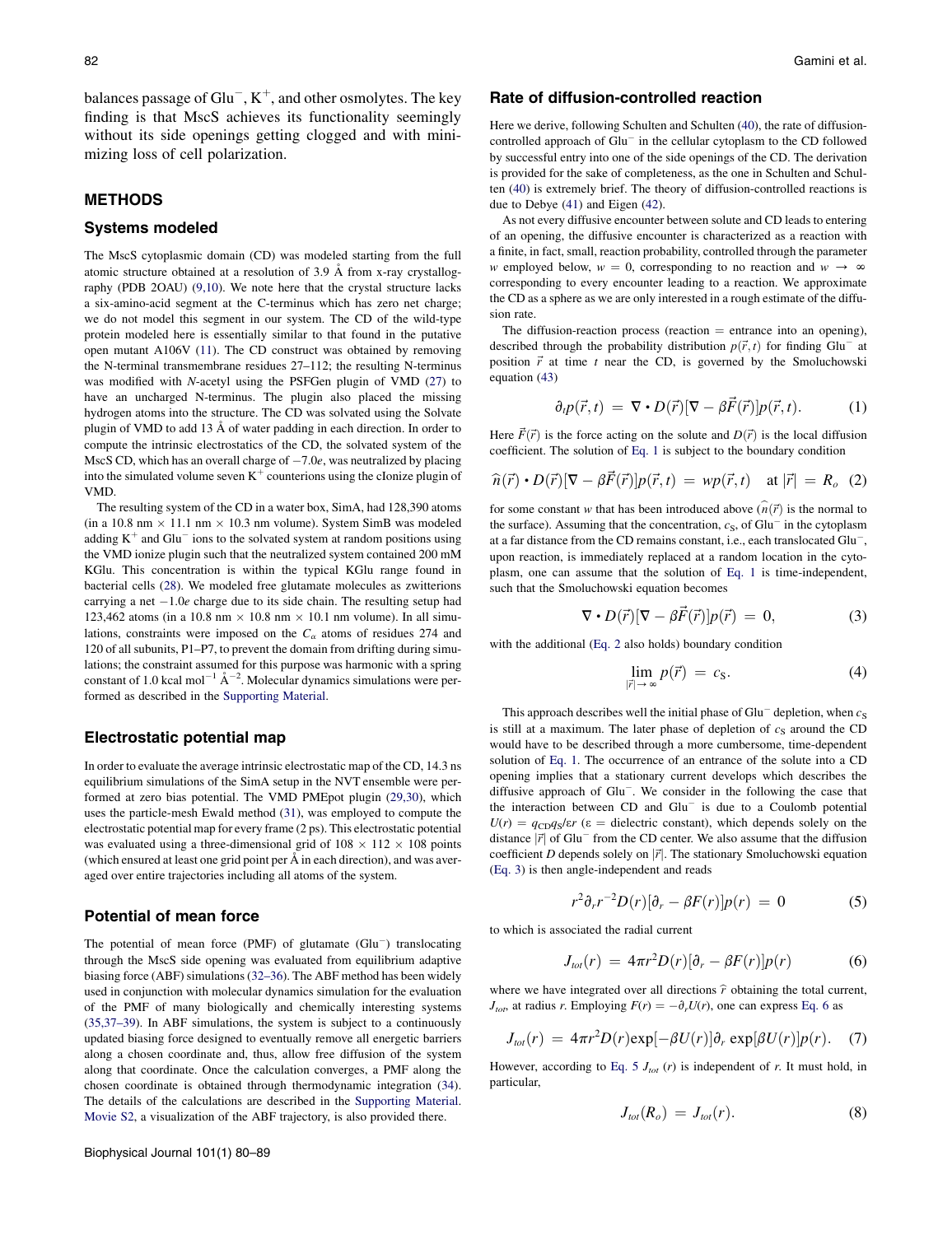The boundary condition, from Eq. 2, together with Eq. 7, yields

$$
4\pi R_o^2 w p(R_o) = 4\pi r^2 D(r) \exp[-\beta U(r)] \partial_r \exp[\beta U(r)] p(r).
$$
\n(9)

This relationship, a first-order differential equation, allows one to determine  $p(r)$ .

For the evaluation of  $p(r)$ , we write Eq. 9 as

$$
\partial_r \left[ e^{\beta U(r)} p(r) \right] = \frac{R_o^2 w}{r^2 D(r)} p(R_o) e^{\beta U(r)}.
$$
 (10)

Integration  $\int_r^{\infty} dr \cdots$  yields

$$
p(\infty)e^{\beta U(\infty)} - p(r)e^{\beta U(r)} = R_o^2 w p(R_o) \int_r^{\infty} dr' \frac{e^{\beta U(r')}}{r'^2 D(r')} \tag{11}
$$

or, using Eq. 4 and  $U(\infty) = 0$ ,

$$
p(r)e^{\beta U(r)} = c_{\rm S} - R_o^2 w p(R_o) \int_r^{\infty} dr' \frac{e^{\beta U}(r')}{r'^2 D(r')}.
$$
 (12)

Evaluating this at  $r = R_o$  and solving for  $p(R_o)$  leads to

$$
p(R_o) = \frac{c_S e^{-\beta U(R_o)}}{1 + R_o^2 w e^{-\beta U(R_o)} \int_{R_o}^{\infty} dr e^{\beta U(r)} / r^2 D(r)}.
$$
 (13)

We are presently interested in the rate at which the diffusive approach to the CD and entering into the CD openings proceeds. This rate is given by  $J_{tot}(R_o) = 4\pi R_o^2 w p(R_o)$ . Hence, we can state

Rate 
$$
= \frac{4\pi R_o^2 w c_S e^{-\beta U(R_o)}}{1 + R_o^2 w e^{-\beta U(R_o)} \int_{R_o}^{\infty} dr e^{\beta U(r)} / r^2 D(r)}.
$$
 (14)

This expression is proportional to  $c<sub>S</sub>$ , a dependence expected for the monomolecular reaction between solute and a single CD.

We define a corresponding,  $c_S$ -independent, rate constant k through

$$
Rate = k(R_o, w)c_S \qquad (15)
$$

where we state explicitly the dependence of  $k$  on  $R_o$  and w. This rate constant is then, in the present case,

$$
k(R_o, w) = \frac{4\pi}{\int_{R_o}^{\infty} dr \mathcal{R}(r) + e^{\beta U(R_o)}/R_o^2 w}.
$$
 (16)

Here, we defined

$$
\mathcal{R}(r) = e^{\beta U(r)} / r^2 D(r). \tag{17}
$$

We consider first the case of very ineffective reactions described by small w values. In this case, the time required for the diffusive encounter of solute and CD can become significantly shorter than the time for the local reaction to proceed, if it proceeds at all. In this case, it may hold that

$$
\frac{e^{\beta U(R_o)}}{R_o^2 w} \gg \int_{R_o}^{\infty} dr \mathcal{R}(r)
$$
 (18)

and the reaction rate Eq. 16 becomes

$$
k(R_o, w) = 4\pi R_o^2 w e^{-\beta U(R_o)}.
$$
 (19)

This expression conforms to the well-known Arrhenius law.

We want to apply Eqs. 16 and 17 to two cases—free diffusion ( $U(r) \equiv 0$ ) and diffusion in a Coulomb potential  $(U(r) = q_1q_2/\epsilon r)$ . We assume in both cases a distance-independent diffusion constant. In the case of free diffusion holds  $\mathcal{R}(r) = D^{-1}r^{-2}$  and, hence,

$$
\int_{R_o}^{\infty} dr \mathcal{R}(r) = 1/DR_o.
$$
 (20)

From this results

$$
k(R_o, w) = \frac{4\pi D R_o}{1 + D/R_o w}.
$$
\n<sup>(21)</sup>

In the case of very effective reactions, i.e., for very large  $w$ , this becomes

$$
k(R_o, w) = 4\pi D R_o, \qquad (22)
$$

which is the well-known rate constant for diffusion-controlled reaction processes. In the case of a Coulomb interaction between Glu<sup>-</sup> and CD, one obtains

$$
\int_{R_o}^{\infty} dr \mathcal{R}(r) = \frac{1}{D} \int_{R_o}^{\infty} dr \frac{1}{r^2} \exp\left[\frac{\beta q_{CD} q_S}{\epsilon r}\right]
$$

$$
= \frac{1}{R_L D} (e^{R_L/R_o} - 1), \qquad (23)
$$

where

$$
R_L = \beta q_{\rm CD} q_{\rm S}/\epsilon \tag{24}
$$

defines the so-called Onsager radius. Note that  $R_L$  can be positive or negative, depending on the sign of  $q_{CD}$   $q_S$ , but that the integral over  $\mathcal{R}(r)$ (Eq. 23) is always positive. The rate constant derived in Eq. 16 can then be written as

$$
k(R_o, w) = \frac{4\pi D R_L}{(R_L D/R_o^2 w) e^{R_L/R_o} + e^{R_L/R_o} - 1}.
$$
 (25)

#### Quantum yield of diffusion-controlled reaction

One can express the rate constants derived above in the form

$$
k(R, w) = k(R', \infty) \phi(R', R, w), \qquad (26)
$$

where, according to the definition above,  $k(R', \infty)$  is the rate constant for the case that every encounter at R' leads to a reaction and where  $\phi(R', R, \theta)$  $w$ ) is then the probability, referred to as the quantum yield, that for a finite w the reaction actually occurs at R when diffusion started at  $R'$ . From Eq. 16 follows

$$
\phi(R',R,w) = \frac{\int_{R'}^{\infty} dr \mathcal{R}(r)}{\left(e^{\beta U(R)}/R^2w\right) + \int_{R}^{\infty} dr \mathcal{R}(r)}.
$$
 (27)

In the case of free diffusion and when  $R' = R$  holds, using Eq. 20, we obtain

$$
\phi(R' = R, R, w) = \frac{1}{D/Rw + 1}.
$$
 (28)

### RESULTS

MscS furnishes a cell's initial defense against cell lysis, being gated at low osmotic pressure differences, namely, of a few tens mmHg. At this low pressure point, i.e., without threat of imminent lysis, the cell may protect itself while preventing cell depolarization and loss of particularly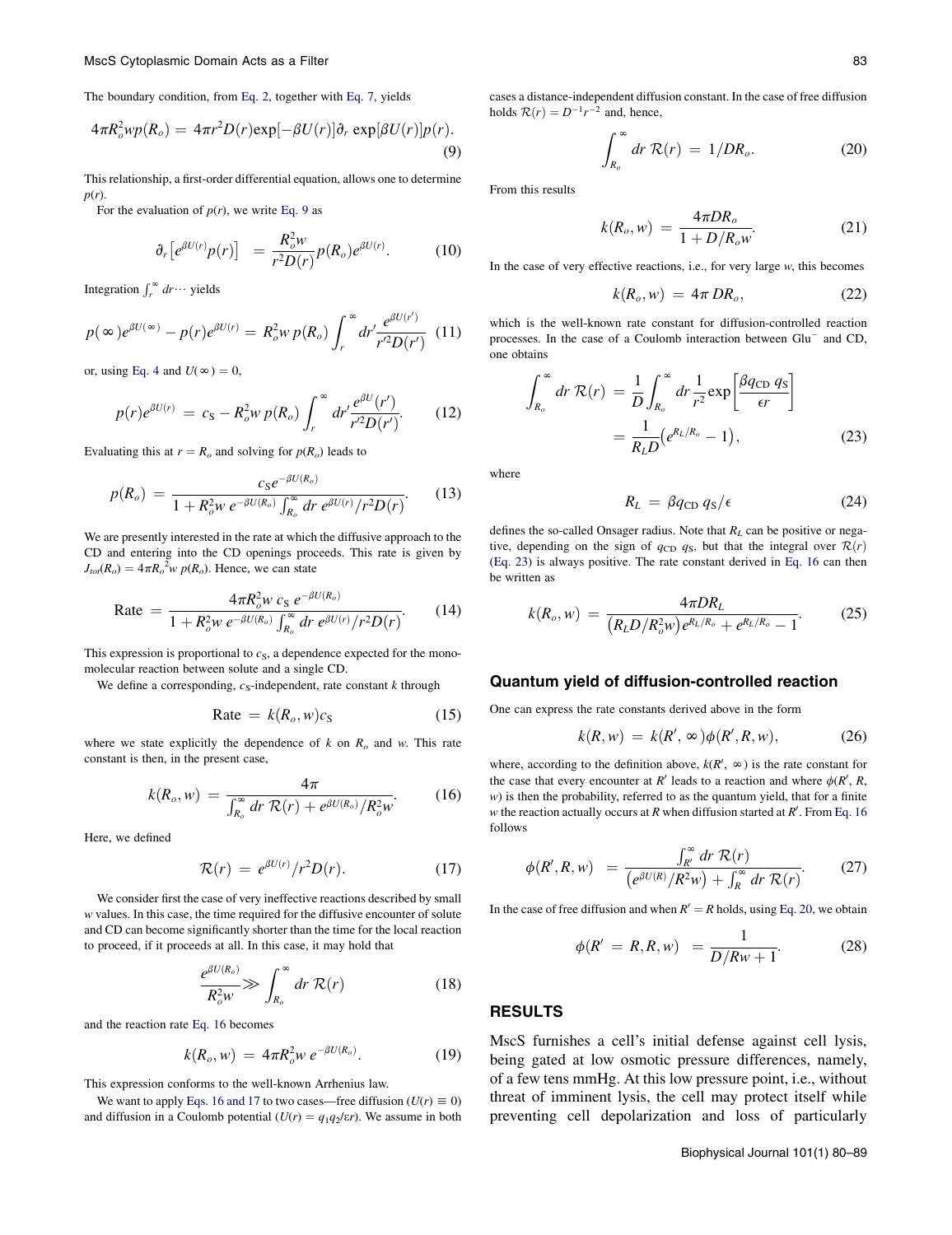<span id="page-4-0"></span>valuable osmolytes, employing for this purpose the cytoplasmic domain (CD) as a filter.

One such osmolyte should be the  $Glu^-$  ion, the main negative counter charge for the cell's positive ions like  $K^+$  and also an essential metabolite. In this section we investigate, hence, the role of the CD as a filter that controls Glu<sup>-</sup> and  $K^+$  efflux. This can be achieved by the CD acting as what we like to refer to as an entropic filter that prevents Glu<sup>-</sup> from reaching the CD pores, but once Glu<sup>-</sup> enters a pore, lets it pass unhindered due to favorable enthalpic interactions to prevent unclogging of the pores. We note that the cell potential of  $\sim$  -100 mV tends to expel Glu<sup>-</sup> from the cell and retain  $K^+$ . The CD can act by slowing efflux of Glu<sup>-</sup>, while attracting  $K^+$ , achieving thereby a neutral osmolyte current and conserving partially the cellular potential along with retaining as much as possible the valuable  $Gu^-$  ion.

In the following we demonstrate theoretically and computationally CD's action as such entropic filter.We first describe mathematically the diffusion-controlled approach of Glu<sup>-</sup> to the CD and its side opening entrance (see [Fig. 1](#page-1-0) d and [Movie](#page-8-0) [S1](#page-8-0) and [Movie S2](#page-8-0)). We then demonstrate that  $Glu^-$  can readily pass the pores by computing Glu<sup>-</sup>'s potential of mean force in the pores and then calculating on this basis the mean time of passage through the pore (see [Fig. 1](#page-1-0) d). Our conclusions regarding CD's function can be based on a solely qualitative treatment of the overall translocation behavior of Glu<sup>-</sup>, as the filter effect of the CD turns out to be quite drastic.

#### Electrostatic potential

The first step in  $Glu^-$  translocation involves the diffusive approach to the  $CD$  and  $Glu^-$  entering one of  $CD$ 's pores, in the following referred to as the "openings." As Glu<sup>-</sup> carries a -e charge it experiences a repulsive, long-range interaction with the  $-7e$  overall charge of the CD, screened by the water dielectric property. Fig. 2 shows the electrostatic potential inside and outside of the CD averaged over a molecular dynamics (MD) trajectory as described in [Methods](#page-2-0). The potential is weakly repulsive for  $Glu$ <sup>-</sup> outside and inside the CD, in particular in the vicinity of the side openings whereas the inaccessible protein part is attractive.

# Diffusion of Glu $^-$  and K<sup>+</sup> to cytoplasmic domain and its openings

A mathematical description of the diffusive approach for the realistic geometry and potential of the CD shown in Fig. 2 requires a numerical approach which would not be very illuminating at this point, but should be furnished eventually. For the sake of qualitative argument, a simplification to a radially symmetric geometry and potential, that permits an analytical treatment, is sufficient and will be pursued now. For this purpose we employ the stationary rate constant of the diffusion-controlled binding to the CD opening,  $k(R_o, w)$ , as



FIGURE 2 Time-averaged electrostatic potential due to the MscS cytoplasmic domain. The potential shown has been determined through averaging over our all-atom MD simulations as described in Aksimentiev and Schulten ([30\)](#page-9-0). The transmembrane domain of MscS, shown in shading as an overlay over a standard membrane, has not been included in the calculation. The potential has been obtained under zero biasing potential. The structure of the cytoplasmic MscS domain is superimposed to facilitate the interpretation of the electrostatic features shown.

derived in [Methods](#page-2-0) for the case of a Coulomb potential (see Eq. 25). In the case of the potential  $U(r) = q_{CD}q_{Glu}/\varepsilon r$ with  $q_{\text{CD}} = -7e$ ,  $q_{\text{Glu}} = -e$ , and  $\varepsilon = 80$  (approximate relative dielectric constant of water), one determines for  $R_L = 7\beta e^2/\epsilon$ the value  $R_L = 49$  Å. The radius of the CD at the level of the side openings is  $R<sub>o</sub> = 43$  Å (as measured using VMD). We assume for the diffusion constant an r-independent value of  $D_{\text{Glu}} = 0.75 \times 10^{11} \text{ Å}^2/\text{s}$  ([44\)](#page-9-0). To determine  $k(R_o, w)$ , one needs to specify the reaction constant w accounting for the probability, once  $Glu^-$  has encountered the CD surface, that the ion actually enters an opening.

To estimate w for the case of a CD surface dotted with seven openings we envision the following process: when Glu- has approached the CD surface it diffuses around until it hits the mouth of a CD opening (see [Fig. 1](#page-1-0)  $c$ ) and then enters the opening. The probability of this to happen is the quantum yield  $Q(R, R, w)$  of a diffusion process starting at the surface of the CD and being absorbed by an opening, i.e., for  $R = R_o$ . Because the electrostatic potential near the surface of the CD is largely negative, as seen in Fig. 2, we assume that openings are entered only for more or less direct hits, such that we choose  $w$  through the condition **Example 2** Ti<br>
Be written as  $\frac{1}{2}$  and  $\frac{1}{2}$  and  $\frac{1}{2}$  and  $\frac{1}{2}$  and  $\frac{1}{2}$  and  $\frac{1}{2}$  and  $\frac{1}{2}$  and  $\frac{1}{2}$  and  $\frac{1}{2}$  and  $\frac{1}{2}$  and  $\frac{1}{2}$  and  $\frac{1}{2}$  and  $\frac{1}{2}$  and  $\frac{1}{2}$ 

$$
Q(R, R, w) = q_o,
$$
 (29)

where  $q_o = 7r_o^2/4R_o^2$  is the ratio of the combined area of seven openings, i.e., of  $7 \times \pi r_o^2$ , to the total CD surface, i.e.,  $4\pi R_o^2$ . Using  $r_o = 4.5$  Å (this value will be rationalized below) and  $R_o = 43$  Å, we estimate  $q_o \approx 0.02$ . We derived in [Methods](#page-2-0) the expression Eq. 28 for  $Q(R, R, w)$ , which can be written as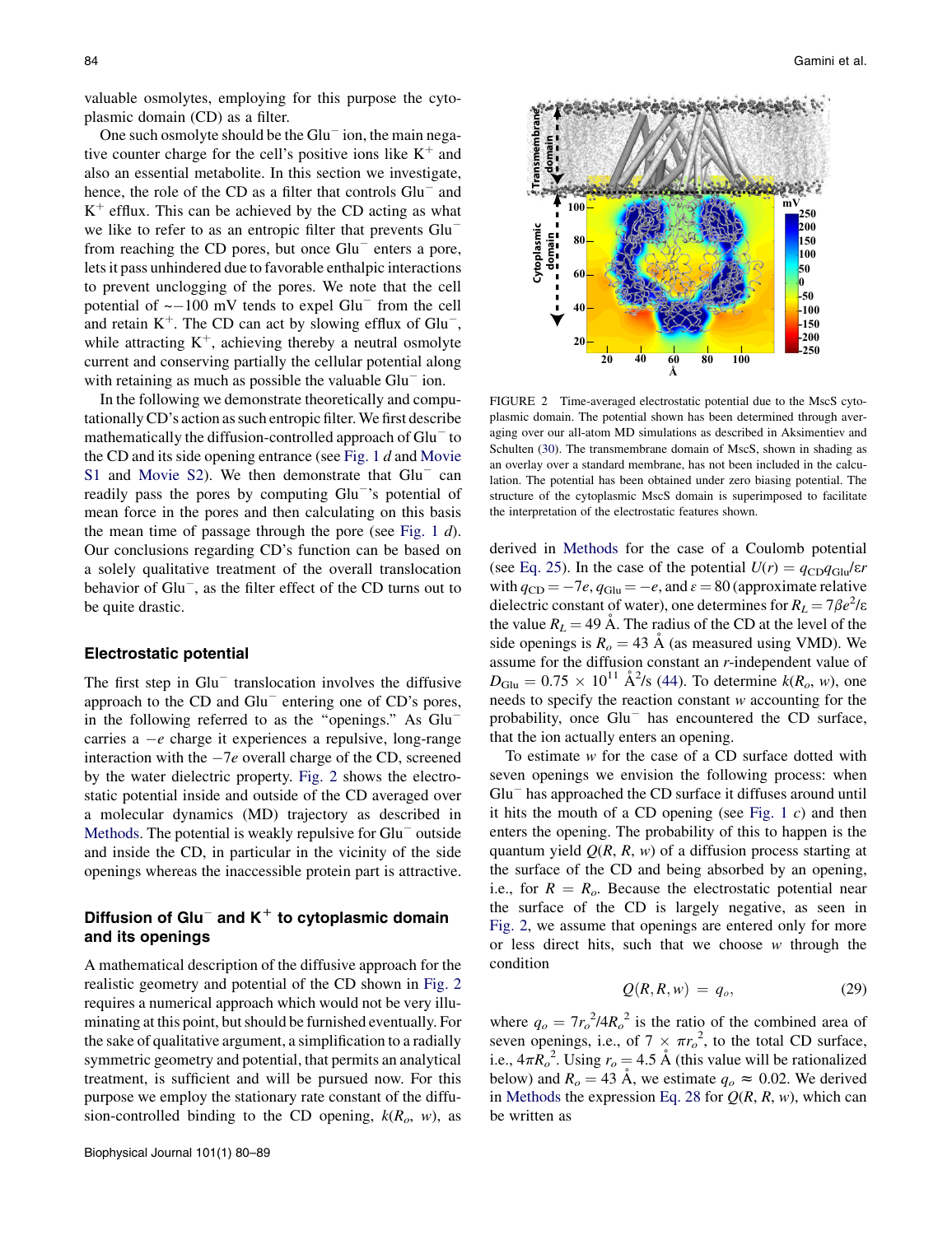$$
Q(R, R, w) = 1 - \frac{D}{wR + D}.
$$
 (30)

From this follows the desired expression for  $w$ , namely,

$$
w = \frac{q_o}{1 - q_o} \frac{D}{R}.
$$
\n(31)

Rewriting the last result as  $D/wR = (1 - q_o)/q_o$ , one can express Eq. 25 as

$$
k(R_o, w) = 4\pi D R_{\rm L} \left[ \frac{R_{\rm L}}{R_o} \frac{1 - q_o}{q_o} e^{R_{\rm L}/R_o} + e^{R_{\rm L}/R_o} - 1 \right]^{-1}.
$$
 (32)

For  $R_o = 43$  Å, the term  $exp(R_l/R_o) - 1 = 2.12$  is of order 1, i.e., is much smaller than the term  $(R_L/R_o)[(1 - q_o)/q_o]$  $exp(R_L/R_o)$ , which for the present value of  $q_o$  is of order 100 and, hence,  $exp(R_L/R_o) - 1$  can be neglected, leaving one with the expression

$$
k(R_o, w) = 4\pi D R_o \frac{q_o}{1 - q_o} e^{-R_L/R_o}.
$$
 (33)

Approximating  $\exp(-R_L/R_o) \approx 1$  and  $1 - q_o \approx 1$ , one obtains the rate constant  $k = 4\pi D R_o q_o$ , i.e., the diffusioncontrolled rate constant reduced by the factor  $q_o$  (for comparison, see Eq. 22). This is the expected result in the case of weak Coulomb repulsion and a small reaction probability.

We conclude from the mathematical description provided that the approach of  $Glu^-$  to the CD is governed roughly by the rate constant stated in Eq. 33. The factor  $4\pi D R_o$ describes the rate constant for diffusion toward the CD (radius  $R_o$ ), the factor  $q_o/(1 - q_o)$  accounts for the time delay due to the small size of the CD openings, and the Boltzmann factor  $\exp(-R_L/R_o)$  includes the effect of the electrostatic repulsion between  $Glu^-$  and the CD. Employing the already stated numerical values for  $R_o$  and  $R_L$  along with the stated diffusion coefficient  $D_{\text{Glu}}$  and a concentration  $c_{\text{Glu}} = 0.2$  mol/L ([28\)](#page-9-0), one obtains for the time  $\tau_1$  of diffusion-controlled entering of the CD openings by  $Glu^-$ 

$$
\tau_1 = 1/k(R_o, w)c_{\text{Glu}} \approx 32 \text{ ns},\tag{34}
$$

i.e., on average, approximately one Glu<sup>-</sup> per 32 ns enters a CD opening.

If the entire CD would be porous for  $Glu^-$ , the average time  $\tau_1$  of reaching the pores would be 0.6 ns, i.e., 50 times shorter than without the filter function of the CD openings. Clearly, the CD acts as an entropic filter, turning randomly a large fraction of approaching Glu<sup>-</sup> away, preventing, thereby, a quick loss of Glu-.

For  $K^+$  the electrostatic potential around the CD is attractive. One can assume that, once the ion has reached the CD surface, the quantum yield of finding a pore opening is close to one as  $K^+$  remains attracted to the surface long enough to eventually find an opening. The rate of  $K^+$  entering the CD openings is then given by Eqs. 24 and 25 for  $w \to \infty$  and

 $q_s = e$ , i.e.,  $R_L = -49$  Å, which is  $4\pi D_K|R_L|c_K/(1$  $exp(-|R_L/R_o|))$ ; here we assume that the search time of  $K^+$ on the CD surface is negligible. With  $D_K = 2 \times 10^{11} \text{ Å}^2/\text{s}$ ([45\)](#page-9-0),  $c_K = 0.2$  mol/L, and for  $|R_L/R_o| = 1.139$ , one obtains  $\tau_1 = 0.045$  ns. To this time should be added the search time,  $\tau_{\text{search}}$ , of a few nanoseconds. Even though  $\tau_{\text{search}}$  is larger than  $\tau_1$ , the added contribution does not matter, as we will see below.

# Free energy of Glu $^-$  and K<sup>+</sup> translocation

The entropic filter mechanism of the CD is based on the premise that CD wall openings do not get clogged by substances like Glu<sup>-</sup>, i.e., that the passage (through the CD openings) time of Glu<sup>-</sup>,  $\tau_2$ , is very short compared to the open-time of MscS. The value  $\tau_2$  is estimated computationally in the next section.

The free energy profile characterizing Glu<sup>-</sup> translocation through the side openings, calculated as described in [Methods](#page-2-0), is shown in [Fig. 3.](#page-6-0) The profile shows Glu<sup>-</sup>, initially at a distance  $51 \text{ Å}$  away from the center of the CD, moving toward the entrance of the opening subject to a slightly attractive potential due to interaction with positively charged residues, lysines and arginines, that line the walls of the openings. The openings establish a barrier of only ~2 kcal/mol for the translocation of Glu<sup>-</sup> which is sufficiently low to prevent Glu<sup>-</sup> from clogging the opening. It is important to note that throughout the 0.38  $\mu$ s of ABF simulations, the opening remained quite stable with only minute fluctuations in structure detected. The distance RMSD computed for the backbone of residues lining the opening never exceeded 1.45 A. We note that the harmonic restraints applied to the  $C_{\alpha}$  atoms of residues 274 and 120 in subunits P1–P7 (see [Methods](#page-2-0)) should not affect the stated RMSD values because residues 274 and 120 are far away from the side openings. Once Glu<sup>-</sup> enters the CD interior, it experiences mainly unfavorable Coulomb interactions of 0.5 kcal/mol; this slightly unfavorable interaction is also discernable in [Fig. 3](#page-6-0) as well as in the electrostatic potential [Fig. 2](#page-4-0).

We note from [Fig. 3](#page-6-0) that from the cytoplasmic direction, a first barrier arises inside the side opening at  $\zeta = 20$  A; [Fig. 3](#page-6-0)  $d$  shows that at this  $\zeta$ -value, the opening has a radius of 4.5  $\AA$ , which is why we assumed in our calculation of  $k(R_o, w)$  above this as the  $r_o$  value.

The small barrier for Glu<sup>-</sup> ion suggests  $\tau_2$  for Glu<sup>-</sup> ion to be small such that these ions may readily pass through the openings. This is consistent with spontaneous diffusion of Glu<sup>-</sup> ions passing through the side openings of CD; such diffusion was observed during our simulations. Indeed, during  $0.38$   $\mu$ s, four events of spontaneous diffusion of  $Glu^-$  ions were observed. In one of the four cases, a  $Glu^$ ion transited from the bulk to the CD interior, whereas, in other cases, the ions moved out of the CD. We also observed spontaneous transit of a  $K^+$  ion moving from bulk to the interior of the CD. Spontaneous diffusion of  $K^+$  and  $Cl^-$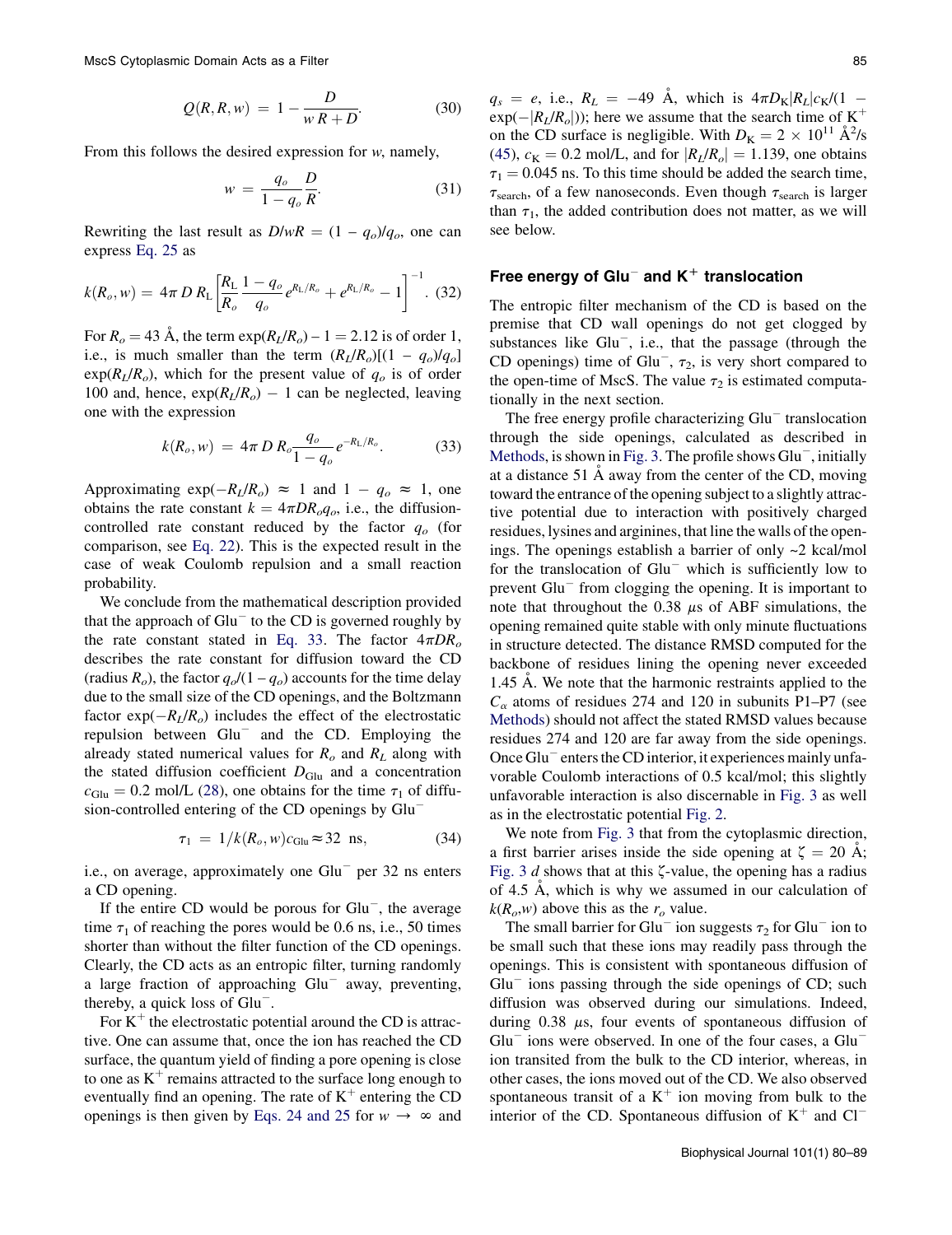<span id="page-6-0"></span>

FIGURE 3 Free energy profile for Glu<sup>-</sup>, a key cellular osmolyte, translocating a side opening in the MscS cytoplasmic domain. (a) View of the outside and inside of the cytoplasmic domain, cut open. The protein is shown in surface representation. On the right, an opening is presented with the protein shown in red in ribbon representation with external side groups in licorice representation. Ions  $(K^+)$  are shown as gold spheres; water is not shown. Glu<sup>-</sup> is shown in five stages of translocation, labeled  $A$ ,  $B$ ,  $C$ ,  $D$ , and  $E$ . The potential of mean force, accounting for the energy of Glu<sup>-</sup> during translocation and obtained from an equilibrium ABF simulation totaling  $0.38 \mu s$  of sampling, is shown below the Glu<sup>-</sup> snapshots; the potential has been determined along the line connecting the Glu<sup>-</sup> snapshots which are also denoted in the potential. (b) Potential of mean force for translocating Glu<sup>-</sup>. The potential of mean force in panel  $a$  is shown again with fully labeled axes. The domain side opening is  $\sim$ 20 Å long; the distance from the inside end of the opening and the domain center is  $\approx$  20 Å with the center of CD corresponding to  $-14 \text{ Å}$  on the  $\zeta$ -axis; the potential of mean

force varies over a range of 2 kcal/mol, i.e., only by  $4 k_B T$ . (c) Close-up view of MscS amino-acid side groups lining the domain opening. The residues coming within  $4 \text{ Å}$  of Glu<sup>-</sup> along the translocation pathway are depicted in licorice representation in white, green, red, and blue for nonpolar, polar, negative, and positive amino-acid side groups, respectively; the protein distant from the opening is shown in dark gray ribbon representation;  $K^+$  ions are shown in gold. The Glu<sup>-</sup> ion, shown at locations B-D (compare to panels a and b) is colored in light blue. The green line shown passing through the Glu<sup>-</sup> snapshots corresponds to the  $\zeta$ -axis in panel b. Glu<sup>-</sup> position C corresponds to an enthalpic energy minimum where the ion is stabilized by interactions with Lys<sup>161</sup> of subunit P7, Arg<sup>184</sup> of subunit P6, and with Arg<sup>238</sup> and Arg<sup>185</sup> of subunit P5. [Movie S2](#page-8-0) provides a view of Glu<sup>-</sup> moving through a CD opening and interacting with side groups lining the opening. (d) Size of the openings in the MscS cytoplasmic domain. The graph shows the radius profile of the side opening as determined by the program HOLE ([50](#page-9-0)); the radius is smallest at the center of the opening (compare to panel b); the opening stretches from 5  $\AA$  to 25  $\AA$ .

ions through the side opening were also reported in earlier studies [\(13,15\)](#page-9-0). These observations suggest that the free energy barrier for  $K^+$  is as small as for the Glu $^-$  ion, allowing unhindered permeation of  $K^+$  ions via the openings. Using free-energy perturbation (see the [Supporting Material\)](#page-8-0), replacing Glu<sup>-</sup> by a K<sup>+</sup>, at positions A, C, and E (Fig. 3,  $a$  and  $b$ ) along the translocation pathway, the barrier at the opening was estimated to be ~3.1 kcal/mol. These observations also suggest that the passage times  $\tau_2$  for Glu<sup>-</sup> and  $K^+$  ions are comparable.

# Mean passage time  $\tau_2$  of Glu $^-$  and K $^+$  passing through a CD opening

To further illustrate that Glu<sup>-</sup> can readily pass through with only a short residence time inside the CD openings, we evaluate the mean passage time,  $\tau_2$ , from the obtained PMF,  $U(x)$ , according to  $(46, 47)$ 

$$
\tau_2 = \frac{1}{D} \int_{x_1}^{x_0} dx \, e^{\beta U(x)} \int_{x}^{x_0} dy \, e^{-\beta U(y)}.
$$
 (35)

Here, we assume the same diffusion coefficient of glutamate in water as above, i.e.,  $D_{\text{Glu}} = 0.75 \times 10^{11} \text{ Å}^2/\text{s}$ . The integration limits  $x_1$  and  $x_0$  correspond to Glu<sup>-</sup> set at an initial position outside the CD,  $x_1$ , and reaching the center of the CD,  $x_0$  (see Fig. 3 b). Numerical integration of the above expression yields  $\tau_2 \sim 40$  ns. MscS channel open times from patch-clamp measurements are  $\sim$ 100 ms [\(12](#page-9-0));  $\tau_2$  is extremely short in comparison such that one can conclude the CD openings to remain unclogged.

To obtain the corresponding value of  $\tau_2$  for K<sup>+</sup>, Eq. 35 was numerically integrated after splining over  $U(x)$  obtained at three positions, namely,  $A$ ,  $C$ , and  $E$  (Fig. 3,  $a$  and  $b$ ), and estimated from free-energy perturbation calculations as described in [Methods](#page-2-0) (see also [Supporting Material\)](#page-8-0). Here, the same integration limits  $x_1$  and  $x_0$  were used as for Glu<sup>-</sup>. Assuming for the  $K^+$  ion a diffusion coefficient  $D_{\rm K} = 2.0 \times 10^{11} \text{ Å}^2/\text{s}, \tau_2 \text{ for K}^+ \text{ ion is } \approx 20 \text{ ns}.$  The stated  $\tau_2$  values for Glu<sup>-</sup> and K<sup>+</sup> suggest that both ions permeate the CD openings quickly.

#### Mixing of ions

The simulated CD contains ~2600 water molecules. At the molar concentration of 56 mol/L, the water molecules occupy  $\sim 8 \times 10^4$   $\AA^3$  and in equilibrium with Glu<sup>-</sup> and K<sup>+</sup> concentrations of 0.2 mol/L, should harbor  $\sim$ 10 ions of each type delivered with a time constant of  $\tau' = \tau_1 + \tau_2$  where  $\tau_1$  and  $\tau_2$ , already discussed, are given in [Table 1.](#page-7-0) We derive in the [Supporting Material](#page-8-0) that the ions in a spherical cavity prefer, energetically, an equal number of positive and negative ions due to Coulomb interaction; for a cavity the size of the CD, a balanced state is being favored by several  $k_B T$ . We conclude that the CD maintains, on average, a state of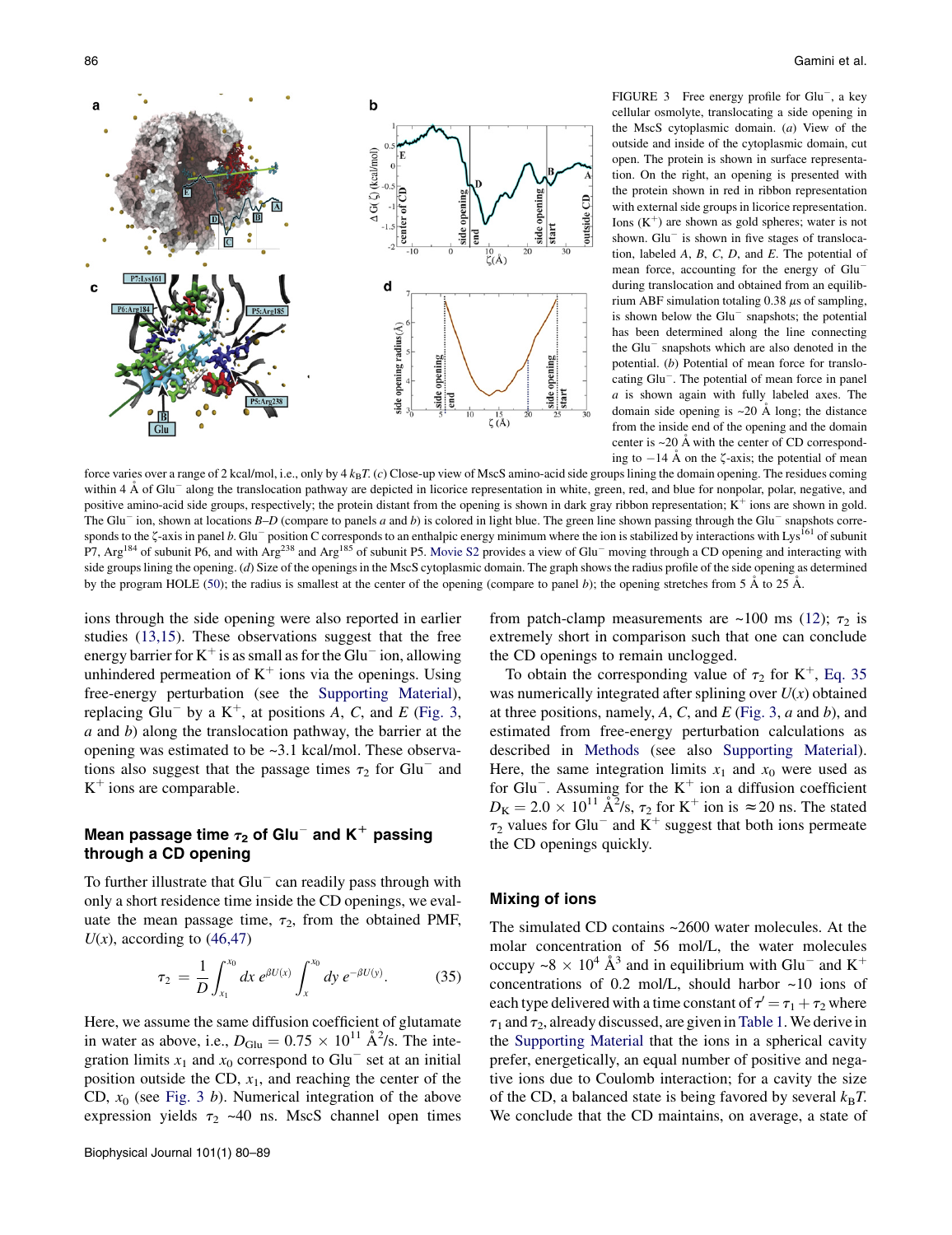<span id="page-7-0"></span>TABLE 1  $\;$  Computed mean passage times  $\tau_1,\,\tau_2,\,\tau_3,$  and  $\tau_3'$  for Glu $^-$  and K $^+$  ions

|         |       |    |      |     | Ion $\tau_1$ (ns) $\tau_2$ (ns) $\tau_3$ (ns) $\tau_3'$ (ns) $\tau = \tau_1 + \tau_2 + \tau_3$ (ns) |
|---------|-------|----|------|-----|-----------------------------------------------------------------------------------------------------|
| $Glu^-$ | 32    | 40 | 10   | 260 | 82                                                                                                  |
| $K^+$   | 0.045 | 20 | - 35 | 375 | 55                                                                                                  |

Value  $\tau_3$  is the mean first-passage time through the actual transmembrane channel (see text);  $\tau_3'$  is the mean first-passage time from the center of the CD through the transmembrane channel.

 $\sim$ 10 Glu<sup>-</sup> and 10 K<sup>+</sup> ions. The ions spread diffusively throughout the CD interior such that there are always some ions near the membrane channel exit. The scenario suggested depends critically on the entrance times  $\tau'$  for the ions being short compared to their exit times  $\tau_3$  being evaluated now. According to Table 1, the entrance time is 72 ns for Glu<sup>-</sup> and 20 ns for  $K^+$ .

# Times  $\tau_3$  of Glu $^-$  and K $^+$  exiting through transmembrane channel

The exit times  $\tau_3$  can be estimated as mean first-passage times of the ions permeating from inside the CD to the extracellular space, assuming the open state conformation of MscS (PDB:2VV5) ([11\)](#page-9-0). The value  $\tau_3$  can be evaluated for a passage governed by an effective potential,  $U(x)$ , and then is given by the expression (see the [Supporting Material\)](#page-8-0)

$$
\tau_3 = \int_{x_{\text{center}}}^{x_{\text{out}}} dx \, D^{-1}(x) \, \exp\left[\beta \tilde{U}(x)\right] \int_{x_{\text{apex}}}^{x} dx' \exp\left[-\beta \tilde{U}(x')\right]. \tag{36}
$$

In the above expression,  $\tilde{U}(x) = U(x) - k_B T \ln Z(x)$  combines enthalpic  $[U(x)]$  and entropic  $[-k_BT \ln Z(x)]$  contributions.  $U(x)$  is the transmembrane potential characterized through the resting potential of the E. coli cell, namely,  $V_o = -100$  mV [\(48,49\)](#page-9-0);  $Z(x)$  accounts for the CD geometry along the conduction path CD  $\rightarrow$  channel and is  $Z(x) =$  $\pi(r^2(x)/r_0^2)$ , where  $r(x)$  is the radius of the cross section along the symmetry axis, x, of the MscS and  $r_0$  is a reference radius, the value of which drops out of the evaluation. The HOLE program [\(50](#page-9-0)) was used to determine the radius profile of MscS and, thus,  $Z(x)$ . In Eq. 36,  $x_{\text{apex}}$ ,  $x_{\text{center}}$ , and  $x_{\text{out}}$  are positions along the CD axis located at the CD apex, CD center, and end-point of the transmembrane channel. We note that the integration limit  $x_{\text{apex}}$  in Eq. 36 accounts for the possibility that an ion diffuses in the direction away from the channel mouth before it exits the CD.

 $Z(x)$  accounts for an effective entropic barrier arising from the need that the diffusing ions have to find the channel mouth. In case of well-mixed ions of sufficient density, one can assume that there are always  $Glu^-$  and  $K^+$  ions near the mouth such that little time may need to be spent to find it. To estimate the time to exit the CD, one can determine  $\tau_3$  for two scenarios, 1), starting near the channel mouth (in which case  $x_{\text{apex}}$  and  $x_{\text{center}}$  in Eq. 36 are replaced by  $x_{\text{exit}}$ , and 2), starting from the center, with  $Z(x)$  included.

Table 1 lists for the two scenarios the times 10 ns and 260 ns in the case of Glu<sup>-</sup>, and 35 ns and 375 ns for  $K^+$ . Comparing these times with the entrance times,  $\tau'$ , discussed above we conclude that the times to search and exit the CD,  $\tau_3'$ , are significantly longer than the entrance times whereas the pure exit times,  $\tau_3$ , are shorter in the case of Glu<sup>-</sup> and longer in the case of  $K^+$ . We conclude then that the CD, in mixing the ions, keeps always some Glu $^{-}$  and  $K^{+}$  ions ready near the channel mouth, to exit faster than a new ion could that had just permeated a CD side pore.

We compare finally scenario 1) exit times,  $\tau_3$ , with the ion conductances measured for the respective ions. The 10-ns value for Glu<sup>-</sup> corresponds to a current of  $100 \times 10^6$  ions/s or a channel conductance of  $\approx$  230 pS. Because an open MscS channel can accommodate two Glu<sup>-</sup> ions at any one time, the channel conductance for Glu<sup>-</sup> increases by a factor of two and should then be  $\sim$  500 pS, which is in agreement with the experimentally measured channel conductance for  $Glu^{-}$  ([2\)](#page-8-0). This agreement is an argument in favor of the scenario described for the overall ion conduction of MscS in which the CD provides an ion buffer that effectively accelerates ion permeation as mixed ions search for the channel mouth in parallel, rather than sequentially.

Taken together, the total passage time (see Table 1),  $\tau =$  $\tau_1 + \tau_2 + \tau_3$ , is nearly the same for the two ions, irrespective of the time  $\tau_{\text{search}}$  (discussed above), which should only be a few nanoseconds. The values suggest that the CD serves to maintain an overall balance between positively and negatively charged osmolytes leaving the cell, precluding loss of cell polarization. The overall balance of osmolytes is also enforced by electrostatic interaction between osmolytes inside the CD.

# **DISCUSSION**

The cytoplasmic domain (CD) is a conspicuous component of the mechanosensitive channel, MscS. It is not directly involved in the protein's TM channel. Yet, it makes up the major body of the protein. Given the CD's sievelike and mixing bowl-like architecture along with its cytoplasmic position, a filter and mixer function suggests itself and has been investigated in this study.

The filter function is more complex than one realizes right away, the key problem arising from the need to avoid clogging the filter. A naive solution regarding the filter mechanism would be to involve in the filter openings an enthalpic barrier to solutes. However, this would be the worst solution because it would promote clogging. In fact, the opposite solution is more advisable, namely, that valuable solutes pass openings quickly, but that they do not reach the openings in the first place. We call this an entropic filter mechanism.

In our study we have identified indeed such property for the CD openings of MscS. We focused first on Glu<sup>-</sup>, a key osmolyte and metabolite in E. coli, present at high concentration. We find that Glu<sup>-</sup> passes the CD openings readily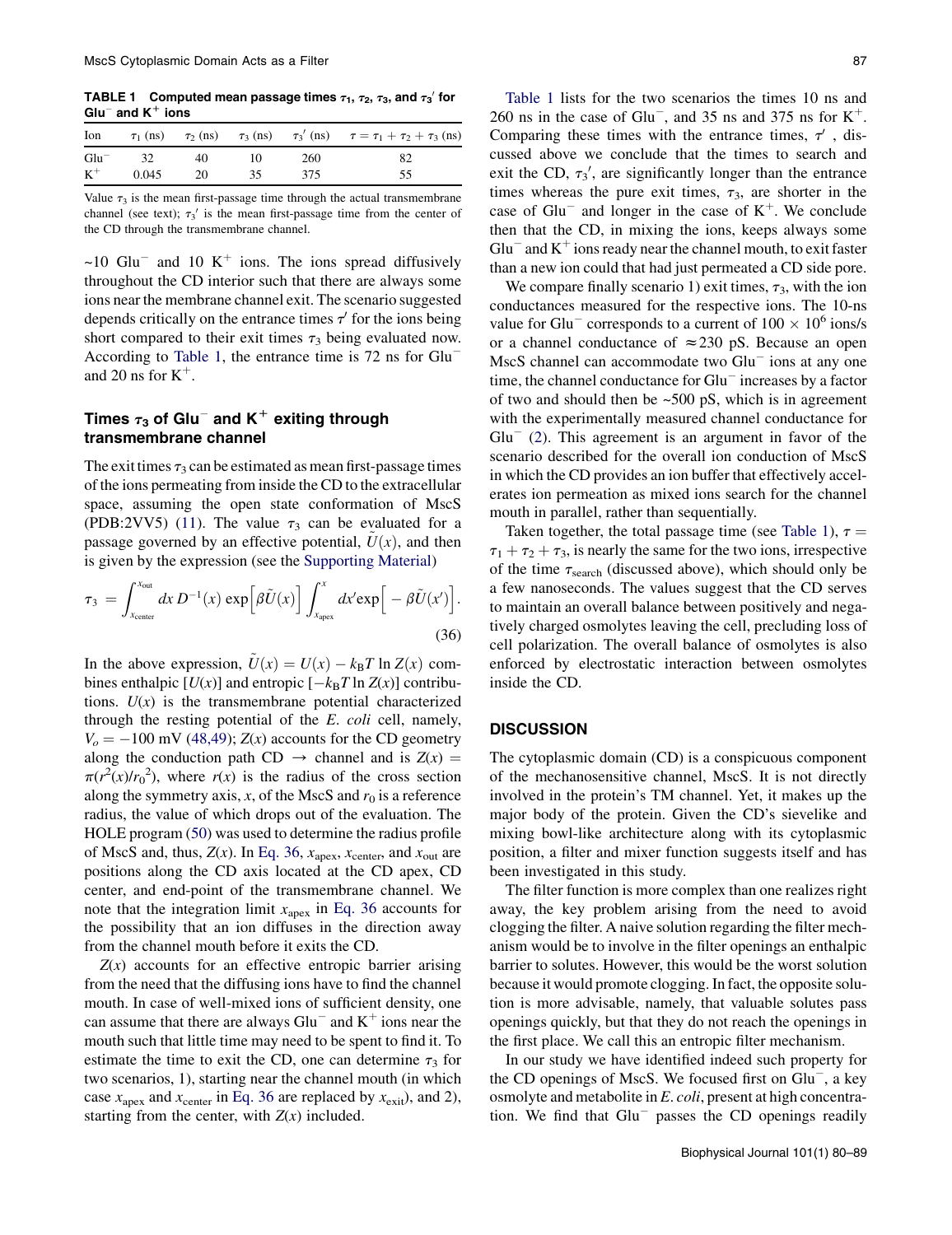<span id="page-8-0"></span>without significant enthalpic barrier, which suggests that the CD acts as an entropic filter. The average electrostatic field around the CD supports this notion, because the CD surface potential is repulsive in the case of the negative Glu<sup>-</sup> osmolyte. We provide in our study a formal description of the entropic filter function employing the theory of diffusion-controlled reaction processes. Clogging of the CD openings is investigated through calculation of the mean first-passage time  $\tau_2$  of Glu<sup>-</sup> making it through the channel, which was determined from a potential of mean force obtained through simulation:  $\tau_2$  turned out to be much shorter than typical ''open'' times of MscS, which implies that the CD openings remain basically unclogged as regards Glu-. We then calculated the mean passage time for  $Glu<sup>-</sup>$  to leave the CD and reach the extracellular space. The total time  $\tau =$  $\tau_1 + \tau_2 + \tau_3$  is estimated to be ~80 ns.

We then focused on  $K^+$ , also present at high concentration in E. coli cells. In this case, the overall exit time  $\tau$  is ~55 ns, i.e., close to the 80 ns Glu<sup>-</sup> value, but  $\tau_1$  is shorter and  $\tau_3$ is longer than for Glu<sup>-</sup>. Based on these times for Glu<sup>-</sup> and  $K^+$ , we conclude the filter function of the CD shown in Fig. 4. MscS, through the combination of CD and channel, manages an amazing feat, namely even though the cell



FIGURE 4 Diffusion of Glu<sup>-</sup> and  $K^+$  ions through the cytoplasmic domain of MscS. Due to the topology of the electrostatic potential in conjunction with the intrinsic characteristics of the osmolytes,  $K^+$  ions diffuse faster than Glu<sup>-</sup> ions toward the CD  $(\tau_1)$ . They permeate through the pores at comparable times  $(\tau_2)$ , but exit the channel slower than their anionic counterpart  $(\tau_3)$  (fast translocation shown as thick, solid arrows and slow one as thin, dashed arrows).

potential by itself clearly favors expulsion of Glu<sup>-</sup>, compensation through a short  $K^+$   $\tau_1$  makes the overall exit times of  $\text{Glu}^-$  and  $\text{K}^+$  about the same. This impressive balance is likely stabilized through electrostatic interactions in the CD. The size of the CD with an inside opening of volume  $8 \times 10^4$  Å<sup>3</sup> permits that at any one time ~10 positive and ~10 negative ions are being harbored, given the cytoplasmic ion concentration of 0.2 mol/L. The lowest electrostatic energy is assumed when the CD harbors the same number of positive and negative ions, thereby favoring a neutral osmolyte current through MscS in the open state.

Our study is but a first step into the filter and mixing function of the MscS CD. Given the many types of solutes that need to be considered in this regard, the study needs to be extended, though for a first investigation it seemed wise to concentrate on just two ions,  $Glu^-$  and  $K^+$ . Future studies should involve a multiscale approach that combines transport theory with MD simulations, finite element method of the bulk cytosol with the detailed geometry of MscS CD and membrane surface, and covers the entire solute translocation, i.e., from cytoplasm to the extracellular space, as a nonstationary process. A particularly exciting aspect of future studies should be ion-ion interaction effects in the CD that favor neutral efflux and preserve cell polarity.

# SUPPORTING MATERIAL

Four figures, additional information with equations, and two movies are available at [http://www.biophysj.org/biophysj/supplemental/S0006-](http://www.biophysj.org/biophysj/supplemental/S0006-3495(11)00612-6) [3495\(11\)00612-6](http://www.biophysj.org/biophysj/supplemental/S0006-3495(11)00612-6).

All-atom MD simulations discussed here were performed using the package NAMD ([31\)](#page-9-0). Molecular images in this article were rendered using the molecular visualization software VMD [\(27](#page-9-0)).

M.S. is a Howard Hughes Medical Institute Fellow of the Helen Hay Whitney Foundation. This work was supported by grants from the National Institutes of Health (1 R01-GM067887). Computer time was provided by the National Center for Supercomputing Applications and the Texas Advanced Computing Center via Large Resources Allocation Committee grant MCA93S028.

#### **REFERENCES**

- 1. Hamill, O. P., and B. Martinac. 2001. Molecular basis of mechanotransduction in living cells. Physiol. Rev. 81:685–740.
- 2. Martinac, B., M. Buechner, ..., C. Kung. 1987. Pressure-sensitive ion channel in Escherichia coli. Proc. Natl. Acad. Sci. USA. 84: 2297–2301.
- 3. Levina, N., S. Tötemeyer, ..., I. R. Booth. 1999. Protection of Escherichia coli cells against extreme turgor by activation of MscS and MscL mechanosensitive channels: identification of genes required for MscS activity. EMBO J. 18:1730–1737.
- 4. Berrier, C., A. Coulombe, ..., A. Ghazi. 1989. A patch-clamp study of ion channels of inner and outer membranes and of contact zones of E. coli, fused into giant liposomes. Pressure-activated channels are localized in the inner membrane. FEBS Lett. 259:27–32.
- 5. Berrier, C., M. Besnard, ..., A. Ghazi. 1996. Multiple mechanosensitive ion channels from Escherichia coli, activated at different thresholds of applied pressure. J. Membr. Biol. 151:175–187.